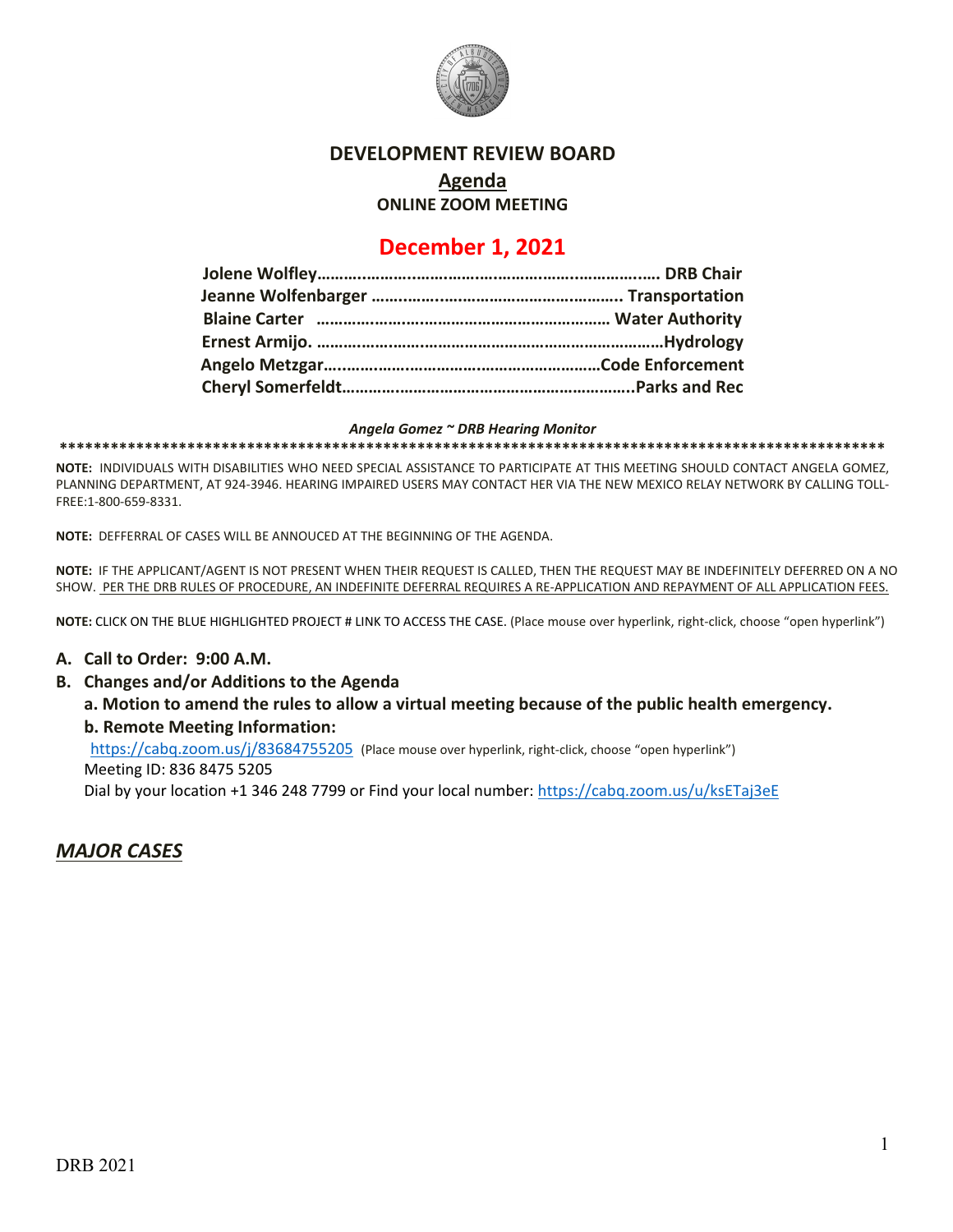| 1. | PR-2020-004447<br>SI-2021-01885 - SITE PLAN | AECOM agent for PUBLIC SERIVCE COMPANY OF NEW<br><b>MEXICO (PNM)</b> requests the aforementioned action(s) for<br>all or a portion of: TRACT A-1, SUNPORT MUNICIPAL<br>ADDITION zoned NR-SU, located at 2200 SUNPORT BLVD<br>SE between UNIVERSITY BLVD SE and YALE BLVD SE<br>containing approximately 20.88 acre(s). (M-15) |
|----|---------------------------------------------|-------------------------------------------------------------------------------------------------------------------------------------------------------------------------------------------------------------------------------------------------------------------------------------------------------------------------------|
|    |                                             | <b>PROPERTY OWNERS: PNM</b><br><b>REQUEST:</b> SITE PLAN FOR NEW ELECTRIC UTILITY SUBSTATION ON AN<br>APPROXIMATELY 21 ACRE EASEMENTS OF THE SUPORT AT THE NE<br>CONER OF UNIVERSITY BLVD AND SUNPORT BLVD SE PER EPC<br>CONDTION OF APPROVAL AS DETERMINED BY ZEO.                                                           |
| 2. | PR-2021-006070<br>SI-2021-01889 - SITE PLAN | CONSENSUS PLANNING, INC. agent for 98TH AND I-40<br>LAND, LLC requests the aforementioned action(s) for all or<br>a portion of: TRACT 9, UNIT 5, AVALON SUBDIVISION<br>zoned NR-BP, located on BLUEWATER RD NW between<br>94TH ST NW and 90TH ST NW containing approximately<br>16.1 acre(s). (K-9)                           |
|    |                                             | PROPERTY OWNERS: 98TH AND I-40 LAND, LLC<br>REQUEST: SITE PLAN APPROVAL FOR AN APPROXIMATELY 150,000<br>SQUARE FOOT WAREHOUSE AND DISTRIBUTION OF BUILDING ON A 9.7<br>ACRE PORTION OF THE SUBJECT PROPERTY (NORTH PORTION)                                                                                                   |
| 3. | PR-2021-006070<br>SI-2021-01888 - SITE PLAN | CONSENSUS PLANNING, INC. agent for 98TH AND I-40<br>LAND, LLC requests the aforementioned action(s) for all or<br>a portion of: TRACT 9, UNIT 5, AVALON SUBDIVISION<br>zoned NR-BP, located on BLUEWATER RD NW between<br>94TH ST NW and 90TH ST NW containing approximately<br>16.1 acre(s). (K-9)                           |
|    |                                             | PROPERTY OWNERS: 98TH AND I-40 LAND, LLC<br>REQUEST: SITE PLAN APPROVAL FOR AN APPROXIMATELY 150,000<br>SQUARE FOOT WAREHOUSE AND DISTRIBUTION OF BUILDING ON A 9.7<br>ACRE PORTION OF THE SUBJECT PROPERTY (SOUTH PORTION)                                                                                                   |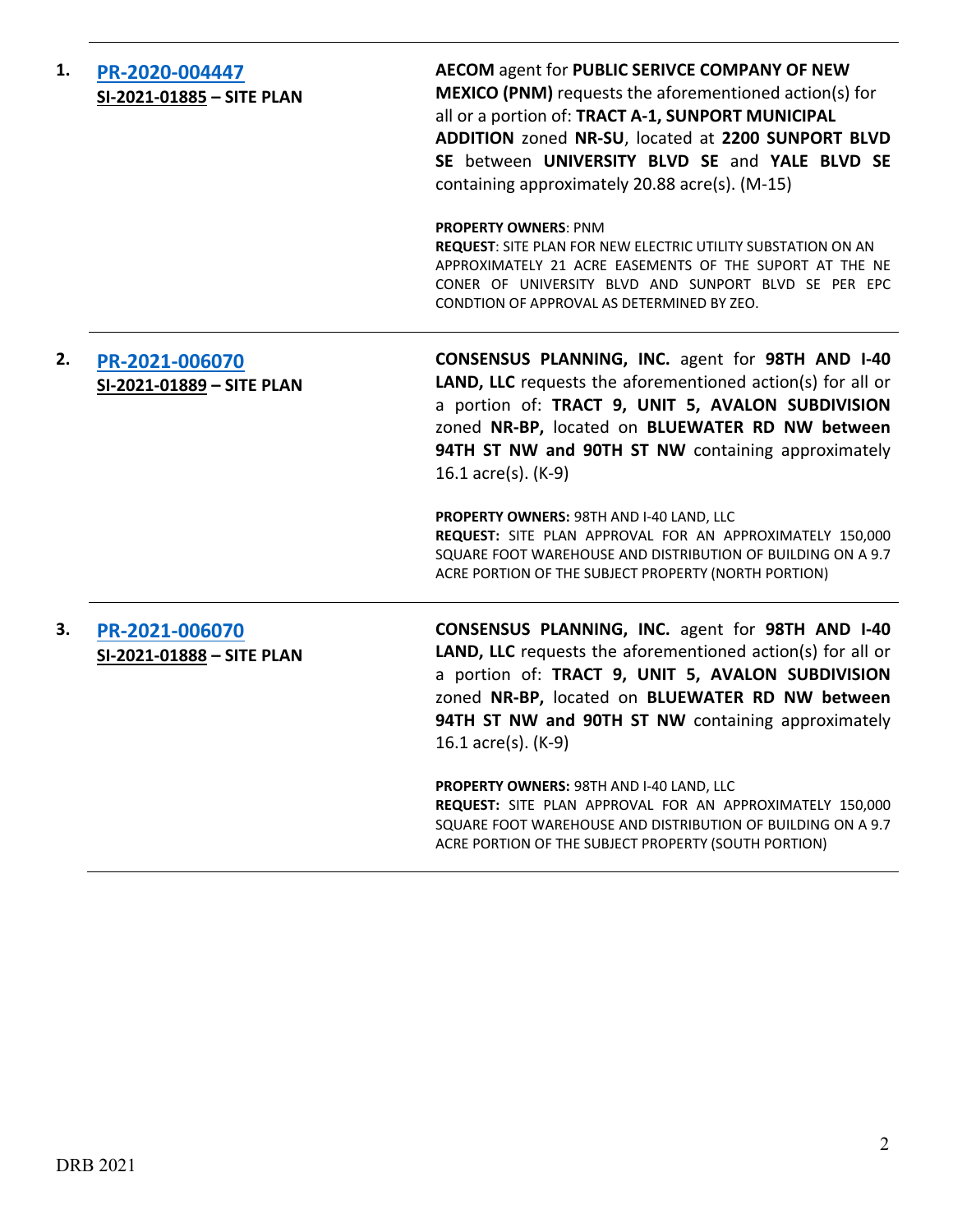| PR-2021-005717 IDO 2020<br>(AKA: PR-2021-005823)<br>SD-2021-00162 - PRELIMINARY PLAT<br>VA-2021-00310 - SIDEWALK WAIVER<br><b>Sketch plat 7-14-2021</b><br>VA-2021-00396 - WAIVER Block length<br>VA-2021-00397 - WAIVER Stub street<br>VA-2021-00398 - WAIVER Rear yard               | RESPEC, JEREMY SHELL agent for DR HORTON requests the<br>aforementioned action(s) for all or a portion of: TRACT 2<br>UNIT 2, THE TRAILS zoned R-ML, located on OAK RIDGE<br>between UNIVERSE BLVD and TIJERAS CREEK RD<br>containing approximately 10.4 acre(s). (C-9) (Deferred from<br>8/25/21, 9/1/21, 9/29/21, 10/20/21, 10/27/21, 11/3/21]<br><b>PROPERTY OWNERS: SIERRA HEALTH SERVICES INC &amp; ETAL</b><br>REQUEST: CREATE 72 RESIDENTIAL LOTS AND 7 HOA TRACTS FROM<br>ONE EXISTING PARCEL, WAIVERS FOR MAXIMUM ALLOWABLE BLOCK<br>LENGTH, INCORPORATION OF A PERMANENT STUB STREET, AND REAR<br>YARDS ADJACENT TO AN ARTERIAL ROADWAY. |
|----------------------------------------------------------------------------------------------------------------------------------------------------------------------------------------------------------------------------------------------------------------------------------------|----------------------------------------------------------------------------------------------------------------------------------------------------------------------------------------------------------------------------------------------------------------------------------------------------------------------------------------------------------------------------------------------------------------------------------------------------------------------------------------------------------------------------------------------------------------------------------------------------------------------------------------------------|
| PR-2021-005222 IDO 2019<br>SI-2021-01237 - EPC SITE PLAN<br><b>SIGN OFF</b>                                                                                                                                                                                                            | <b>TIERRA WEST, LLC agent for WESTERN HILLS INVESTMENTS</b><br>LLC requests the aforementioned action(s) for all or a<br>portion of: TRACT C-4-A PLAT OF TRACTS C3A, C3B, C3C,<br>C4A, SEVEN BAR RANCH zoned NR-BP, located at 3615<br>HWY 528 between CALLE CUERVO NW and HWY 528<br>containing approximately 1.99 acre(s). (A-14) [Deferred from<br>8/18/21, 9/15/21, 9/22/21, 10/20/21, 11/10/21]                                                                                                                                                                                                                                               |
|                                                                                                                                                                                                                                                                                        | PROPERTY OWNERS: WESTERN HILLS INVESTMENTS LLC<br>REQUEST: FINAL SIGN OFF OF EPC SITE PLAN                                                                                                                                                                                                                                                                                                                                                                                                                                                                                                                                                         |
| PR-2021-005414 IDO 2019<br>SI-2021-01031 - SITE PLAN                                                                                                                                                                                                                                   | TIERRA WEST, LLC agent for LA MAME LLC requests the<br>aforementioned action(s) for all or a portion of: TRACT F-4-                                                                                                                                                                                                                                                                                                                                                                                                                                                                                                                                |
| SD-2021-00136 - PRELIMINARY PLAT<br>SD-2021-00137 - VACATION OF PUBLIC<br><b>EASEMENT 90' Drainage</b><br>SD-2021-00138 - VACATION OF PUBLIC<br><b>EASEMENT 10' Utility</b><br>SD-2021-00139 - VACATION OF PRIVATE<br><b>EASEMENT 40' x 30' Access</b><br><b>Sketch plat 5-12-2021</b> | A PLAT OF TRACTS F-3-A, F-4-A & F-6-A, ATRISCO<br>BUSINESS PARK UNIT 3 zoned MX-M, located at 441 & 457<br><b>COORS BLVD between COORS BLVD NW and BLUEWATER</b><br>RD NW containing approximately 8.94 acre(s).<br>$(J-10)$<br>[Deferred from 8/4/21, 8/25/21, 9/15/21, 10/20/21, 11/3/21, 11/17/21]<br>PROPERTY OWNERS: LA MAME, LLC<br>REQUEST: DRB SITE PLAN, PRELIMINARY PLAT, VACATION ACTIONS<br>** AGENT REQUESTS DEFERRAL TO DECEMBER 8th, 2021.                                                                                                                                                                                          |
| PR-2021-005195<br>SI-2021-01747 - SITE PLAN                                                                                                                                                                                                                                            | DEKKER/PERICH/SABATINI - WILL GLEASON agent for JC<br>SIX LLC requests the aforementioned action(s) for all or a<br>portion of: TRACT 6A-1, UNIT 1, JOURNAL CENTER PHASE 2<br>zoned MX-H, located on 7501 JEFFERSON ST NE between<br>JEFFERSON ST and<br><b>MASTHEAD ST NE containing</b>                                                                                                                                                                                                                                                                                                                                                          |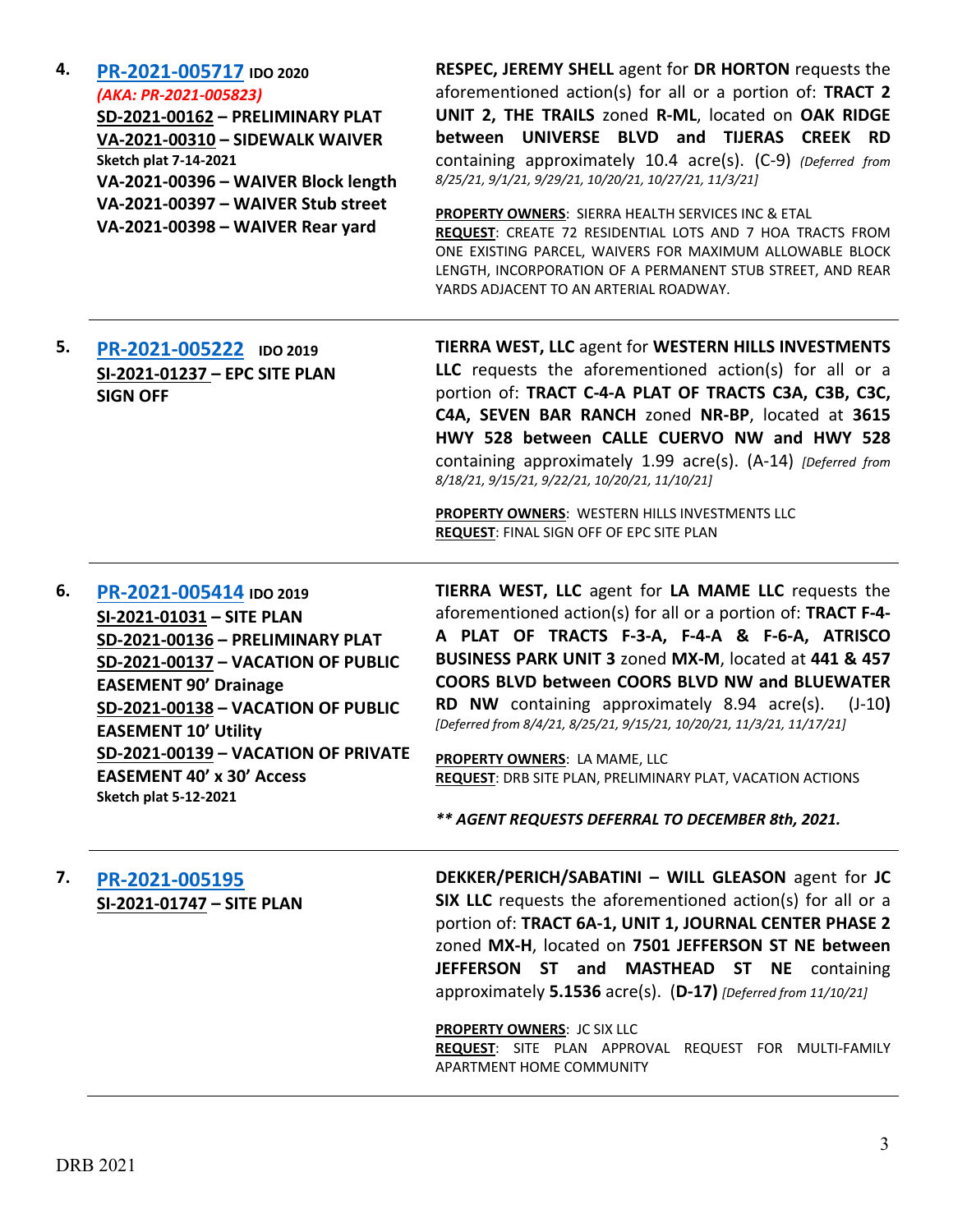**8. [PR-2021-005573](http://data.cabq.gov/government/planning/DRB/PR-2021-005573/DRB%20Submittals/) IDO 2020**

**SD-2021-00171 – PRELIMINARY PLAT SD-2021-00172 – VACATION OF PRIVATE EASEMENT SD-2021-00174 – VACATION OF PRIVATE EASEMENT SD-2021-00175 – VACATION OF PRIVATE EASEMENT SD-2021-00176 - VACATION OF PUBLIC EASEMENT SD-2021-00177 - VACATION OF PUBLIC EASEMENT SD-2021-00178 - VACATION OF PUBLIC EASEMENT SD-2021-00179 - VACATION OF PUBLIC EASEMENT SD-2021-00180 - VACATION OF PUBLIC EASEMENT SD-2021-00181** - **VACATION OF PUBLIC EASEMENT**

**BOHANNAN HUSTON INC.** agent for **NETFLIX STUDIOS, LLC, KENNETH FALCON** requests the aforementioned action(s) for all or a portion of: **TRACTS 22-A,22-B,22-C, 26, N, O, Q-1, Q-2, Q-3, OS-7, R, 17, A-1-A-6, MESA DEL SOL INNOVATION PARK I & II** zoned **PC**, located on **5650 UNIVERSITY BLVD SE** containing approximately 162.78 acre(s). (R-16) *[Deferred from 9/29/21, 10/20/21, 11/3/21, 11/17/21]*

**PROPERTY OWNERS**: CITY OF ALBUQUERQUE, MDS INVESTMENTS **REQUEST**: PRELIMINARY PLAT, VACATIONS OF PRIVATE EASEMENT, VACATIONS OF PUBLIC EASEMENT

**9. [PR-2021-005573](http://data.cabq.gov/government/planning/DRB/PR-2021-005573/DRB%20Submittals/) IDO 2020 SI-2021-01482 – SITE PLAN**

**DEKKER/PERICH/SABATINI – WILL GLEASON** agent for **NETFLIX STUDIOS, LLC, KENNETH FALCON** requests the aforementioned action(s) for all or a portion of: **TRACTS 22- A, 22-B,22-C, 26, N, O, Q-1,Q-2, Q-3, OS-7, R, 17, A-1-A-6, MESA DEL SOL INNOVATION PARK I & II** zoned PC, located on **UNIVERSITY BLVD between EASTMAN CROSSING and MESA DEL SOL** containing approximately 162.784 acre(s). (R-16) *[Deferred from 9/29/21, 10/20/21, 11/3/21, 11/17/21]*

**PROPERTY OWNERS**: CITY OF ALBUQUERQUE, MDS INVESTMENTS **REQUEST**: AN APPROXIMATELY 117.53 ACRE EXPANSION OF THE EXSITING ALBUQUERQUE STUDIOS CAMPUS INCLUDING A NEW PRODUCITON OFFICE, MILL BUILDING AND PRODUCTION SUPPORT SPACES.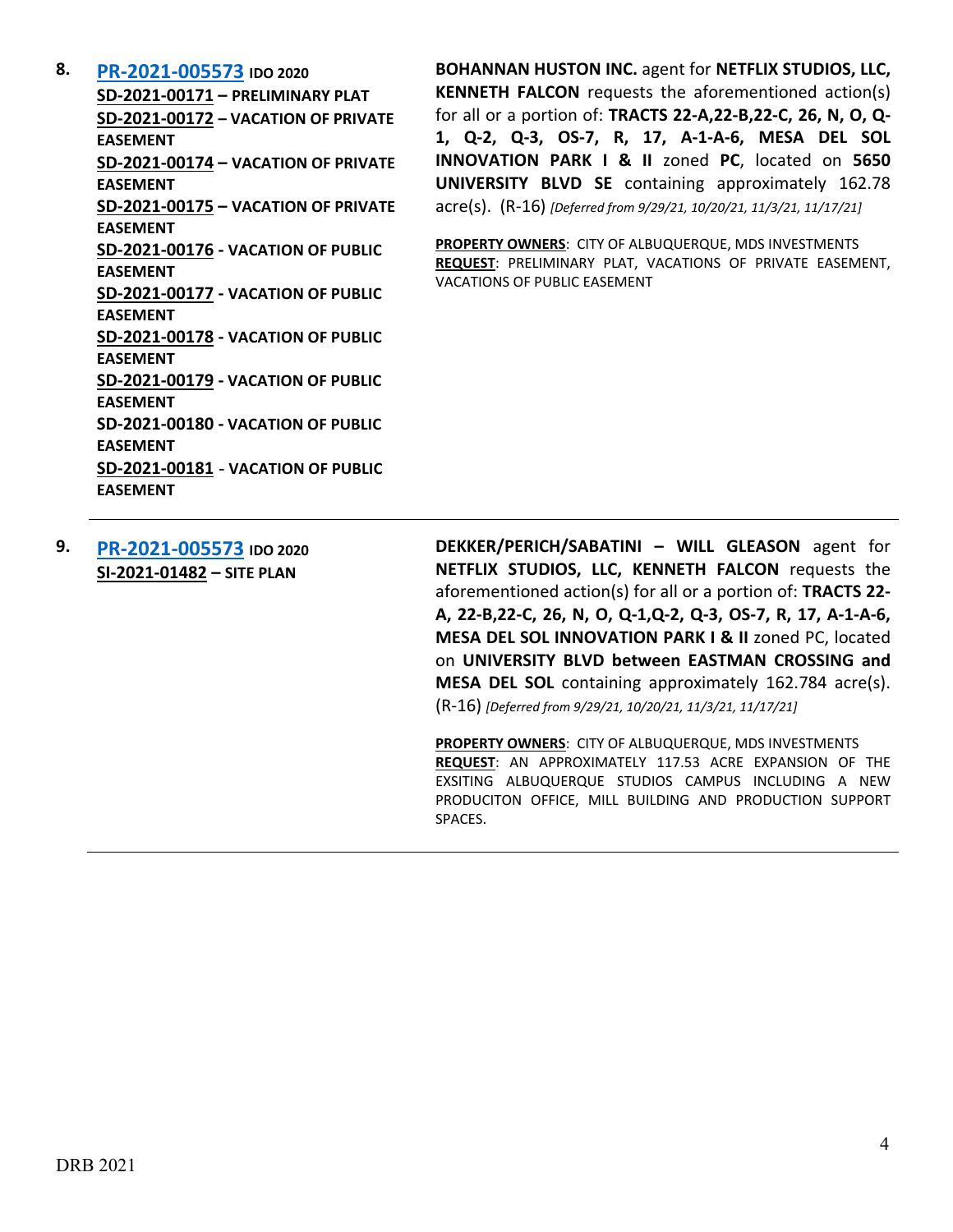## **10. [PR-2020-003688](http://data.cabq.gov/government/planning/DRB/PR-2020-003688/DRB%20Submittals/) SD-2021-00196 – PRELIMINARY PLAT**

**ISAACSON & ARFMAN INC. – FRED ARFMAN/IAN ANDERSON** agent for **GREATER ALBUQUERQUE HABITAT FOR HUMANITY – DOUG CHAMPLIN/BILL REILLY** requests the aforementioned action(s) for all or a portion of: **LOTS 42 THRU 55, DAVID-PEREA-COURSON SUBDIVISION** zoned **R-1B**, located at **62nd ST NW between CLOUDCROFT RD NW and COORS BLVD NW** containing approximately 2.13 acre(s). (J-11) *[Deferred from 11/3/21, 11/17/21]*

**PROPERTY OWNERS**: GREATER ALBUQUERQUE HABITAT FOR HUMANITY, LONNIE YANES

**REQUEST**: NEW SINGLE-FAMILY RESIDENTIAL DEVELOPMENT. PLAT WILL REVISE CURRENT LOT LINES, DEDICATE NEW PUBLIC RIGHT OF WAY AND NEW EASEMENTS ASSOCIATED WITH THE DEVELOPMENT.

*\*\* AGENT REQUESTS DEFERRAL TO DECEMBER 15th, 2021.*

### *MINOR CASES*

| 11. | PR-2020-003442<br>SD-2021-00237- FINAL PLAT      | <b>BOHANNAN HUSTON (KELLY KLEIN)</b> agent for <b>CORAZON</b><br><b>DEL MESA 4, LLC</b> requests the aforementioned action(s) for<br>all or a portion of: TRACT A-6-C-1, MESA DEL SOL<br>INNOVATION PARK zoned PC, located on UNIVERSITY<br>BLVD between STRYKER RD and STIEGLITZ AVE containing<br>approximately 34.0 acre(s). $(R-15, R-16, S-16)$ |
|-----|--------------------------------------------------|------------------------------------------------------------------------------------------------------------------------------------------------------------------------------------------------------------------------------------------------------------------------------------------------------------------------------------------------------|
|     |                                                  | <b>PROPERTY OWNERS: CORAZON DEL MESA 4, LLC</b><br>REQUEST: SUBDIVISION FOR PRIVATE RESIDENTIAL DEVELOPMENT<br><b>WITHIN MESA DEL SOL</b>                                                                                                                                                                                                            |
| 12. | PR-2020-004757                                   | STEPHEN LITSAS, KIMLEY-HORN agent for VOLCANO RV LP                                                                                                                                                                                                                                                                                                  |
|     | SD-2021-00238 - PRELIMINARY/FINAL<br><b>PLAT</b> | requests the aforementioned action(s) for all or a portion<br>of: TRACT C48 & C49, TOWN OF ATRISCO GRANT zoned<br>NR-BP, located on VOLCANO RD between CENTRAL AVE<br>and BRISTOL ST containing approximately 9.59 acre(s). (K-<br>09)                                                                                                               |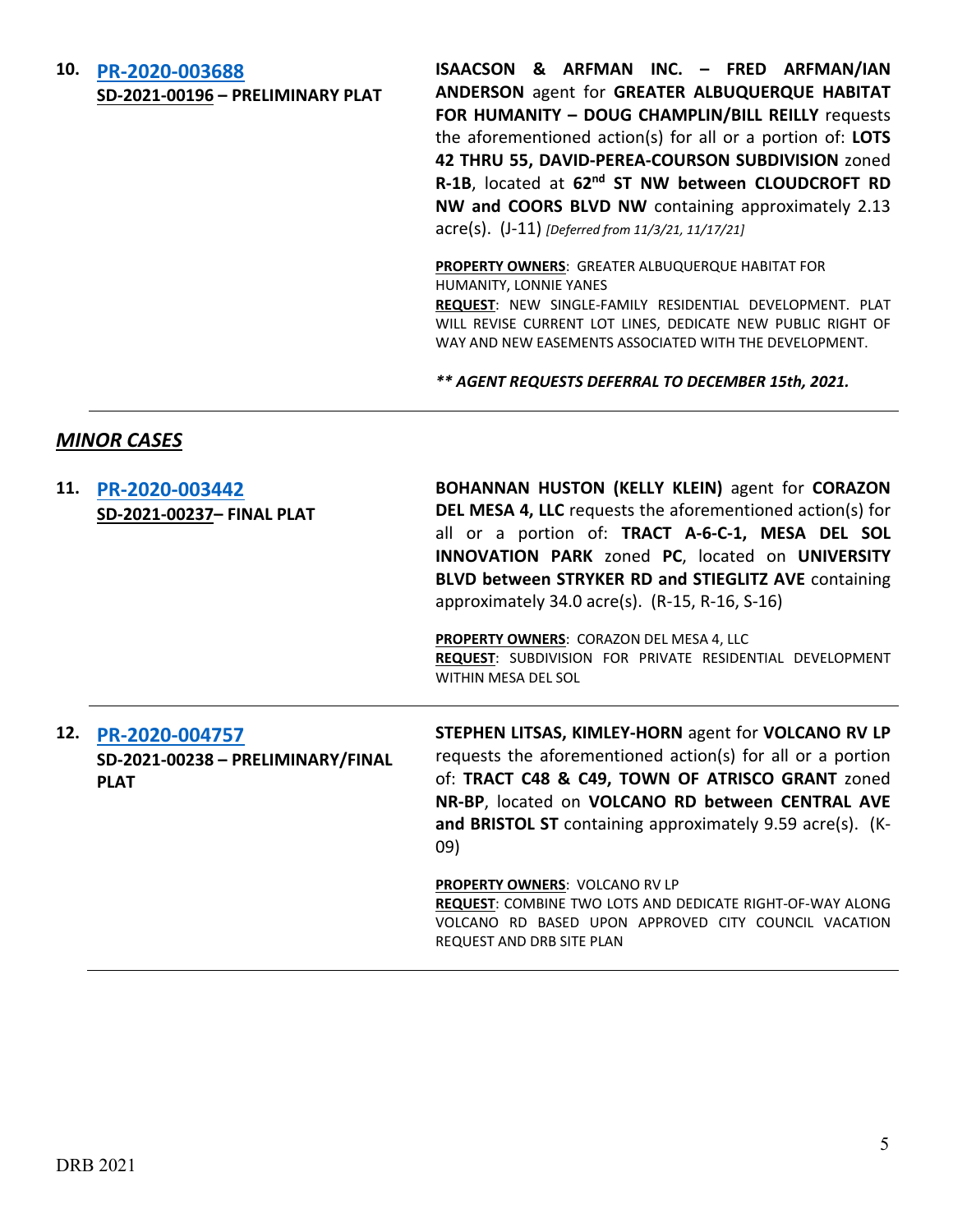|     | 13. PR-2021-005009 IDO 2019<br>SD-2021-00091 - PRELIMINARY/FINAL<br><b>PLAT</b>              | WAYJOHN SURVEYING INC. agent(s) for BLAKES LOTA<br><b>BURGER LLC</b> request(s) the aforementioned action(s) for all<br>or a portion of PARCELS 6 THRU 10, ATRISCO BUSINESS<br>PARK zoned MX-M, located at NE Corner of COORS BLVD<br>and FORTUNA ROAD, containing approximately 1.3523<br>(J-10)[Deferred from 5/19/21, 7/14/21, 8/4/21, 8/18/21,<br>$\text{acre}(s)$ .<br>10/20/21<br><b>PROPERTY OWNERS: BLAKE'S LOTABURGER</b><br>REQUEST: COMBINE 5 LOTS INTO ONE LOT                                                         |
|-----|----------------------------------------------------------------------------------------------|------------------------------------------------------------------------------------------------------------------------------------------------------------------------------------------------------------------------------------------------------------------------------------------------------------------------------------------------------------------------------------------------------------------------------------------------------------------------------------------------------------------------------------|
| 14. | PR-2020-004664 IDO 2020<br>SD-2021-00170 - PRELIMINARY/FINAL<br><b>PLAT</b>                  | <b>COMMUNITY SCIENCES CORPORATION agent for HOUSE</b><br>OF LIFE MINISTRIES, LLC requests the aforementioned<br>action(s) for all or a portion of: LOT 2, COORS VILLAGE<br>zoned MX-T, located at QUAKER HEIGHTS PL NW between<br>MILNE RD NW and WESTERN TRAILS NW containing<br>approximately 5.0708 acre(s). (F-11) [Deferred from 9/15/21,<br>10/27/21<br>PROPERTY OWNERS: HOUSE OF LIFE MINISTRIES, LLC<br>REQUEST: DIVIDE EXISTING TRACT 2, COORS VILLAGE INTO TWO NEW<br>TRACTS 2-A AND 2-B                                 |
| 15. | PR-2019-002609<br>SD-2020-00217 - PRELIMINARY/FINAL<br><b>PLAT</b>                           | ARCH + PLAN LAND USE CONSULTANTS agent(s) for JABRE<br><b>INVESTMENTS LLC</b> request(s) the aforementioned action(s)<br>for all or a portion of: LOT 14, FLORAL GARDENS, zoned<br>R-1, located at 2454 ROSE NW between FLORAL RD and<br><b>SARITA AVE, containing approximately 0.4117 acre(s). (H-</b><br>13) [Deferred from 12/16/20, 1/27/21, 2/24/21, 3/31/21, 4/28/21, 5/19/21,<br>6/23/21, 7/28/21, 9/121, 10/6/21, 11/10/21]<br>PROPERTY OWNERS: JABRE INVESTMENTS LLC<br><b>REQUEST: CREATE 2 LOTS FROM 1 EXITING LOT</b> |
| 16. | PR-2019-002738<br>SD-2021-00018 - PRELIMINARY/FINAL<br><b>PLAT</b><br>(Sketch Plat 10/14/20) | ARCH + PLAN LAND USE CONSULTANTS agent(s) for<br>McDONALD'S REAL ESTATE COMPANY<br>request the<br>aforementioned action(s) for all or a portion of: LOTS A & B<br>BLOCK 101, BEL AIR SUBDIVISION, zoned MX-M, located at<br>5900 MENAUL BLVD NE, containing approximately 0.9457<br>$\alpha$ acre(s).<br>(H-18) [Deferred from 2/3/21, 2/24/21, 3/17/21, 4/28/21,<br>5/19/21, 6/23/21, 7/28/21, 9/1/21, 10/6/21, 11/10/21]<br>PROPERTY OWNERS: MCDONALDS REAL ESTATE COMPANY<br>REQUEST: LOT CONSOLIDATION FOR 2 LOTS INTO 1 LOT   |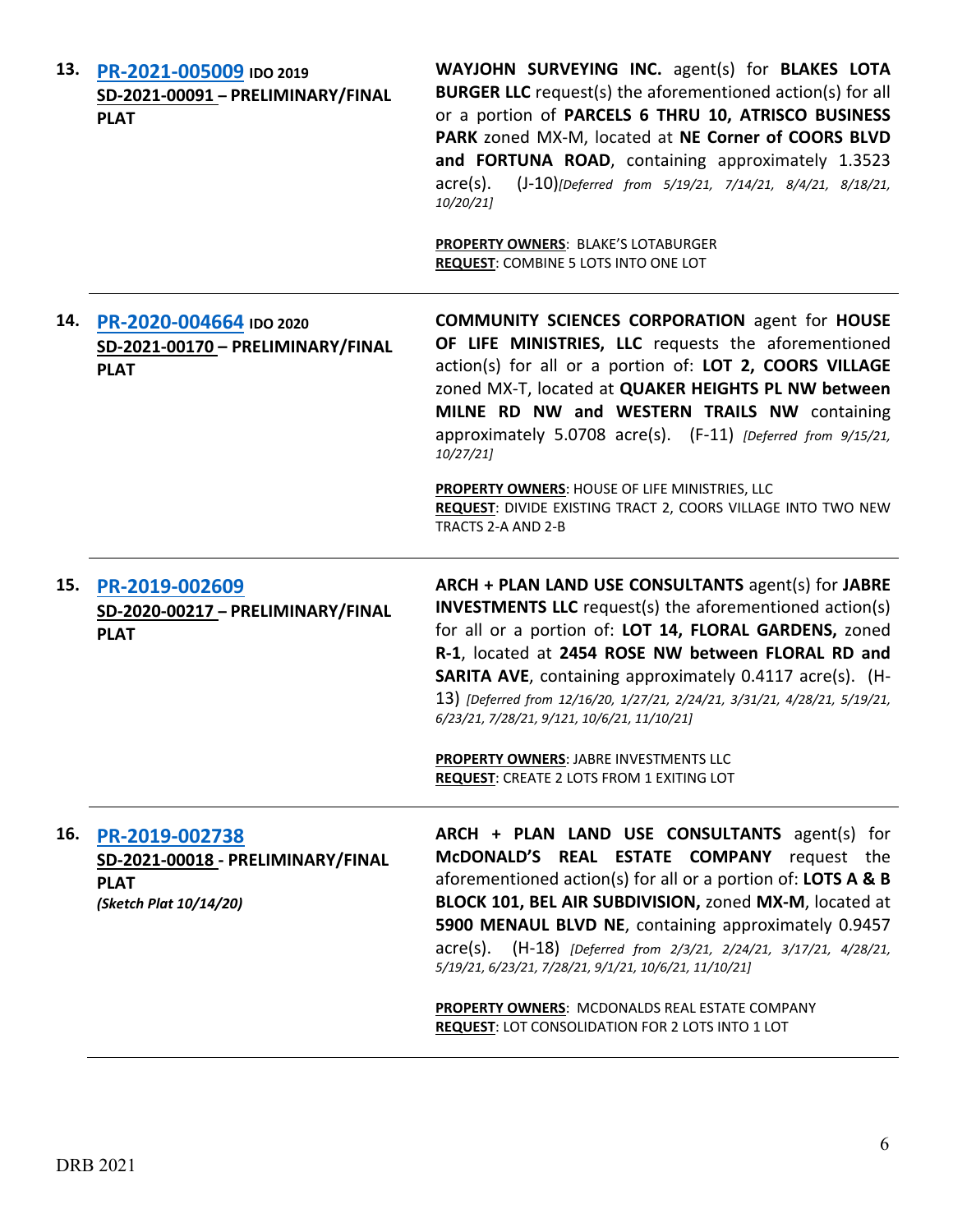| 17. | PR-2020-003847 IDO 2020<br>SD-2021-00219 - PRELIMINARY/FINAL<br><b>PLAT</b><br>SD-2021-00220 - VACATION OF PRIVATE<br><b>EASEMENT</b> | ISAACSON & ARFMAN, INC./FRED ARFMAN agent for YES<br>INC./THADDEUS LUCERO<br><b>HOUSING,</b><br>requests<br>the<br>aforementioned action(s) for all or a portion of: LOTS 1<br>THRU 3 & TRACTS 90-C AND 90-B-2, BLOCK 1, FITZGERALD<br>ADDITION zoned MX-M, located at 420 FITZGERALD ROAD<br>NW between 4TH ST NW and 7TH ST NW containing<br>approximately 5.0036 acre(s). (G-14) [Deferred from 11/3/21,<br>11/17/21<br>PROPERTY OWNERS: CITY OF ALBUQUERQUE<br>REQUEST: PRELIMINARY/FINAL PLAT AND VACATION APPROVAL                                                                                                                                                                                                                                                                                                                                                                                                                                                |
|-----|---------------------------------------------------------------------------------------------------------------------------------------|-------------------------------------------------------------------------------------------------------------------------------------------------------------------------------------------------------------------------------------------------------------------------------------------------------------------------------------------------------------------------------------------------------------------------------------------------------------------------------------------------------------------------------------------------------------------------------------------------------------------------------------------------------------------------------------------------------------------------------------------------------------------------------------------------------------------------------------------------------------------------------------------------------------------------------------------------------------------------|
| 18. | PR-2020-004748 IDO 2019<br>SD-2021-00152 - PRELIMINARY/FINAL<br><b>PLAT</b><br><b>Sketch plat 12-2-2020</b>                           | TIM SOLINSKI agent for AUI INC. requests the<br>aforementioned action(s) for all or a portion of: *62 4 ARMIJO<br>BROS ADDN LOTS 62, 63 & 64 & LOTS R, S & T & ALLEY ADJ LT, LOTS 1-5<br>ALL LOT 6 EXC A SELY PORTION BLK C OF THE MANDELL BUSINESS AND<br>RESIDENCE ADDN AND AN UNPLATTED STRIP OF LAND W OF AND ADJ<br>THERE, PORTION OF LOTS 7 & 8 BLOCK C MANDELL BUSINESS AND<br>RESIDENCE ADDN & PORTION OF P & Q PERFECTO MARIANO JESUS<br>ARMIJO ADD, TRACT A2 PLAT OF TRACTS A-1 & A-2, zoned MX-FB-<br>UD, located at ONE CIVIC PLAZA & 400 MARQUETTE<br>between MARQUETTE and TIJERAS containing<br>approximately 2.2273 acre(s). (J-14) Deferred from 7/28/21, 8/4/2,<br>8/11/21, 8/25/21, 9/15/21, 9/22/21, 10/6/21/ 10/20/21, 11/10/21, 11/17/21]<br>PROPERTY OWNERS: BERNALILLO COUNTY, CITY OF ALBUQUERQUE<br>REQUEST: REPLAT TO CONSOLIDATE 22 LOTS/TRACTS INTO 2 TRACTS,<br>DEDICATE ADDITIONAL PUBLIC RIGHTS-OF-WAY AND TO GRANT<br><b>EASEMENTS</b> |

### *SKETCH PLAT*

**19. [PR-2021-006259](http://data.cabq.gov/government/planning/DRB/PR-2021-006259/DRB%20Submittals/PR-2021-006259_%20_Dec_1_2021%20(Sketch)/Application/211153-Sk_Plat_App%20(004).pdf) PS-2021-00140 – SKETCH PLAT** **CSI – CARTESIAN SURVEYS, INC.** agent for **GUARDIAN AIRPORT PARKING, LLC** requests the aforementioned action(s) for all or a portion of: **LOTS 4-A and LOTS 5-12, BLOCK 5, CLAYTON HEIGHTS** zoned **MX-M**, located at **1713 YALE BLVD SE between ROSS AVE SE and ANDERSON AVE SE** containing approximately 1.7568 acre(s). (L-15)

**PROPERTY OWNERS**: GUARDIAN AIRPORT PARKING, LLC **REQUEST**: CREATE ONE NEW TRAT FROM NINE EXISTING TRACTS BY LOT LINE ELIMINATION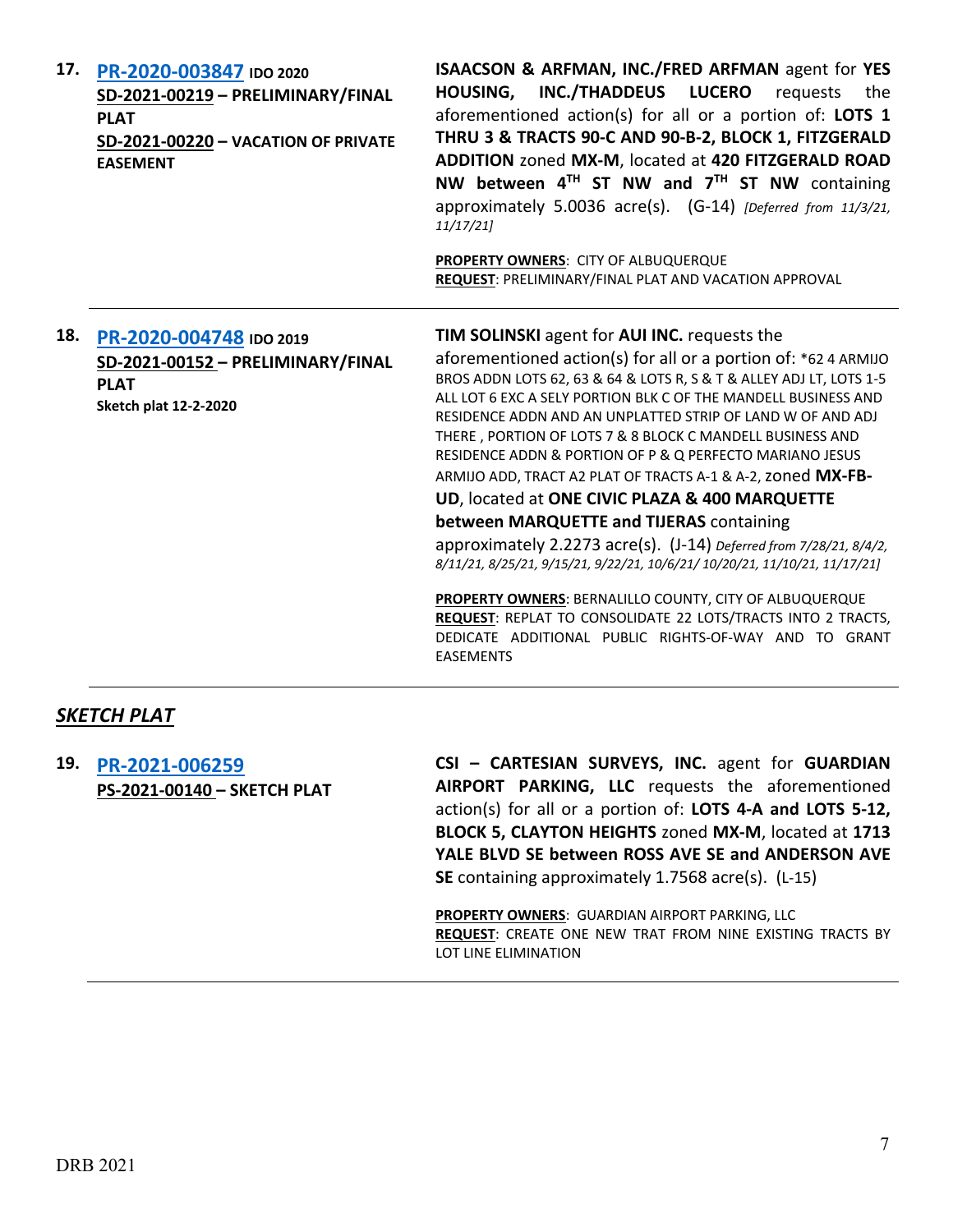| 20. | PR-2021-006258<br>PS-2021-00139 - SKETCH PLAT | CSI - CARTESIAN SURVEYS, INC. agent for BRUNACINI<br>DEVELOPMENT LTD. Co. requests the aforementioned<br>action(s) for all or a portion of: TRACTS A-2-A and A-3-A,<br>UNIT 2, JOURNAL CENTER PHASE 2 zoned NR-BP, located<br>on RUTLEDGE between, BARTLETT ST NE and NORTH<br>DIVERSION CHANNEL containing approximately 4.7453<br>$\text{acre}(s)$ . (D-16)<br>PROPERTY OWNERS: BRUNACINI DEVELOPMENT, LTD.CO<br><b>REQUEST: LOT LINE ELIMINATION</b>                                                                                                        |
|-----|-----------------------------------------------|----------------------------------------------------------------------------------------------------------------------------------------------------------------------------------------------------------------------------------------------------------------------------------------------------------------------------------------------------------------------------------------------------------------------------------------------------------------------------------------------------------------------------------------------------------------|
| 21. | PR-2021-006255<br>PS-2021-00138- SKETCH PLAT  | CSI - CARTESIAN SURVEYS, INC - RYAN MULHALL agent for<br>HOMEWISE, INC. requests the aforementioned action(s) for<br>all or a portion of: LOT 1 BLOCK 1, APODACA & SEDILLO<br>ADDITION zoned MX-T, located at 1400 8TH ST between<br>LEWIS AVE SW and BELL AVE SW containing approximately<br>$0.0849$ acre(s). (L-14)<br>PROPERTY OWNERS: HOMEWISE, INC<br>REQUEST: CREATE 2 LOTS FROM ONE EXISTING LOT                                                                                                                                                       |
| 22. | PR-2021-006260<br>PS-2021-00146 - SKETCH PLAT | CSI - CARTESIAN SURVEYS, INC agent for WOOTEN<br><b>ENGINEERING</b> requests the aforementioned action(s) for all<br>or a portion of: REMAINING PORTION OF LOTS 19-27 AND<br>ALLEYWAY, BLOCK<br>10, ORIGINAL TOWNSITE<br><b>OF</b><br>WESTLAND zoned MX-M, located at 9722 CENTRAL AVE<br>SW between 98 <sup>th</sup> ST SW and WESTLAND RD SW containing<br>approximately 1.5 acre(s). (K-9, L-9)<br>PROPERTY OWNERS: MOYA, DOMINICA M<br><b>REQUEST:</b> CREATE 2 LOTS FROM 7 EXITING PARCELS, INCLUDING<br>INCORPORATING THE VACATED PORTION OF AN ALLEYWAY |
| 23. | PR-2021-006008<br>PS-2021-00148 - SKETCH PLAT | ARCH + PLAN LAND USE CONSULTANTS LLC agent for<br>RICARDO CHAVEZ - PATRICIA HARRELL HOECH requests<br>the aforementioned action(s) for all or a portion of: LOTS 7<br>& 8, BLOCK 23, NM TOWN OF CO ORIGINAL TOWNSITE<br>zoned MX-FB-UD, located at 214, 216 GOLD AVE SW<br>between 2 <sup>ND</sup> ST and 3 <sup>RD</sup> ST containing approximately<br>$0.1830$ acre(s). (K-14)                                                                                                                                                                              |
|     |                                               | PROPERTY OWNERS: RICARDO CHAVEZ and PATRICIA HARRELL HOECH<br>REQUEST: LOT LINE ADJUSTMENT TO ELIMINATE EXISTING 1.5'                                                                                                                                                                                                                                                                                                                                                                                                                                          |

ENCROACHMENT